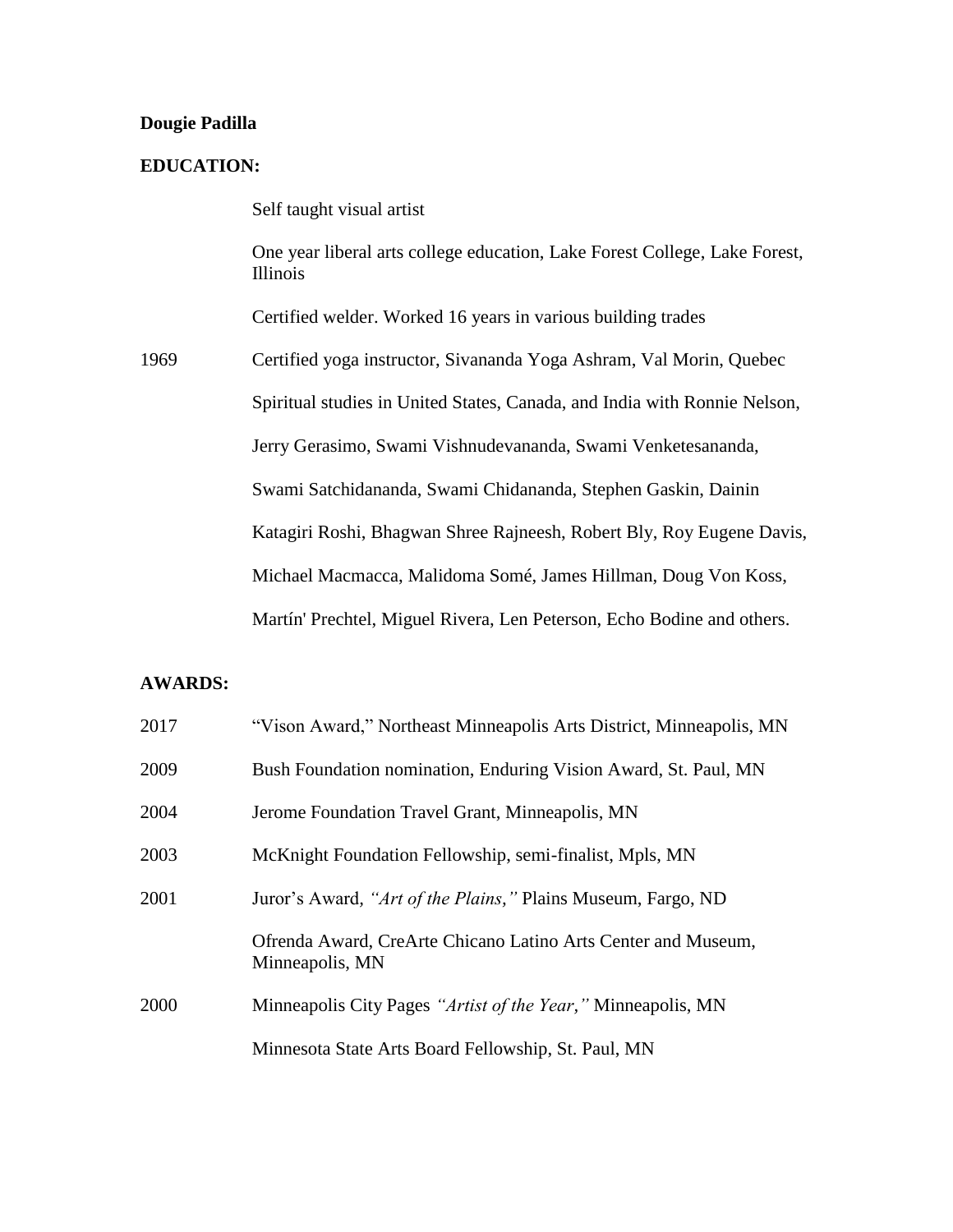| 1998 | Ofrenda Award, CreArte Chicano Latino Arts Center and Museum, |
|------|---------------------------------------------------------------|
|      | Minneapolis, MN                                               |

## **SOLO EXHIBITIONS:**

| Assignment: 1000 Crosses, Imanuel Lutheran Church, Pepin WI                                                                                                      |
|------------------------------------------------------------------------------------------------------------------------------------------------------------------|
| Dougieland 60, The California Gallery, Minneapolis, Minnesota<br>The Spirit World Project, private location in woods of rural Minnesota<br>farm near Scandia, MN |
| Museé du Refuses, California Building, Minneapolis, MN                                                                                                           |
| Puerta de Angeles (Door of Angels), Gallery Co, Minneapolis, MN                                                                                                  |
| Dougieland Paris, Museé Halle Saint Pierre, Paris, France                                                                                                        |
| dougieland Minnetonka, Minnetonka Center for the Arts, Minnetonka,<br><b>MN</b>                                                                                  |
| <i>dougieland.com, dougieland.com web exhibition, Minneapolis, MN</i>                                                                                            |
| Padilla Solo, CreArte, Chicano Latino Arts Center and Museum,<br>Minneapolis, MN                                                                                 |
| Padilla Mini, Matchbox, Minneapolis, MN                                                                                                                          |
| Xmas Show, In 8, St. Paul, MN                                                                                                                                    |
| Douglas Padilla: Paintings 98-00, Art Jones Gallery, Minneapolis, MN<br>Healing, In 8, St Paul, MN                                                               |
| NE Art Giants, Art Jones Gallery / Acme Visual Arts (joint solo shows),<br>Minneapolis, MN                                                                       |
| The Hair Police Show, Hair Police Gallery, Minneapolis, MN                                                                                                       |
| Douglas Padilla, International Gallery of Contemporary Art, Minneapolis,<br><b>MN</b>                                                                            |
|                                                                                                                                                                  |

# **PROJECTS:**

2017 *Archiving Grupo Soap del Corazon Exhibiton History,* Karen Mary Davalos, Chicano Studies Department, University of Minnesota, 2017-05- 09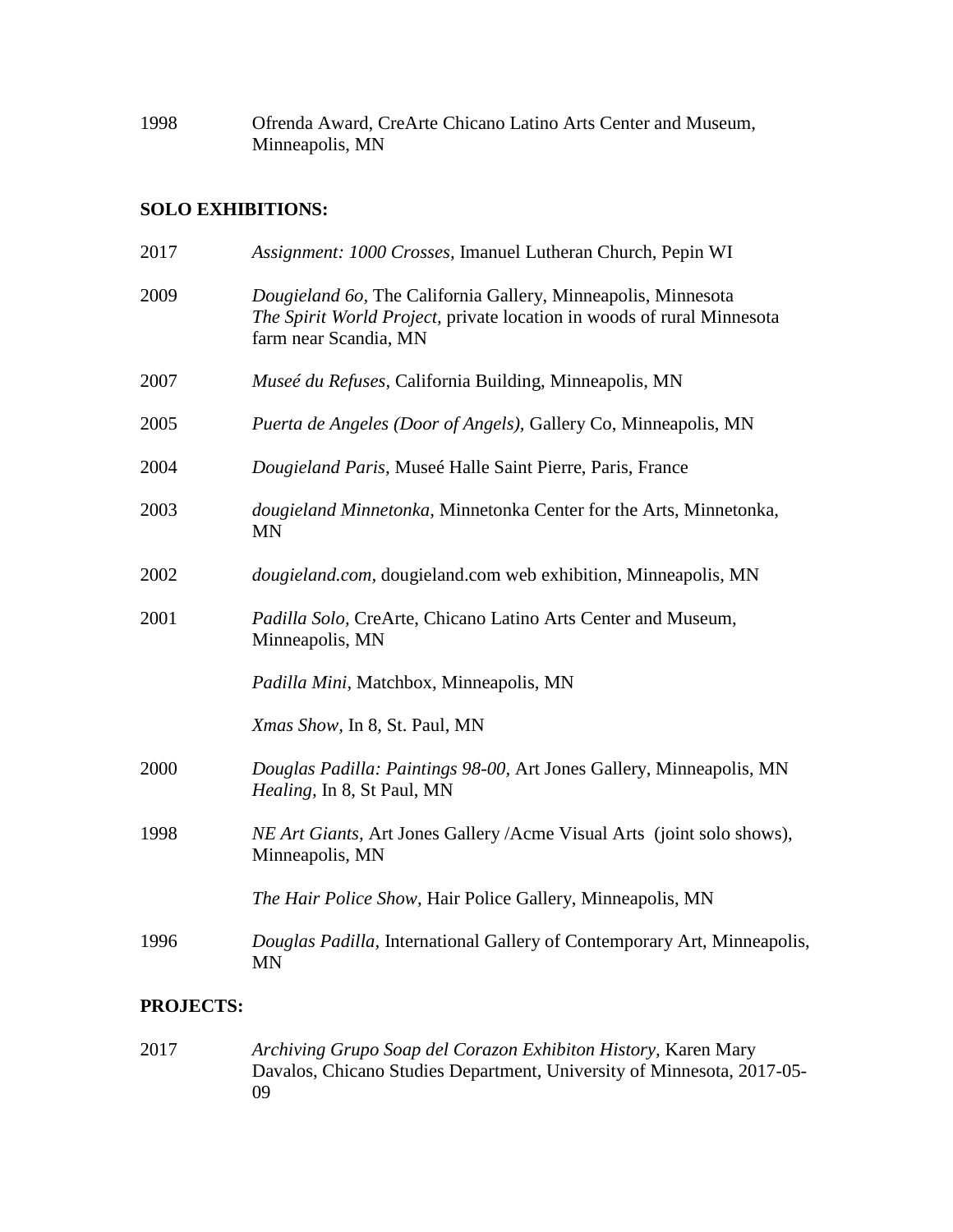*"You're Fired!",* USA

*"The Pink Painting Project (Follow the Women)"*, USA

*"The Prayer Tree Project",* MN & WI, 2000-present

1992-1994 *"Project Salon Surrealisimo",* Mpls, MN

### **GROUP EXHIBITIONS:**

2017 *Latino, Art Migration,* Concordia College Gallery, St. Paul, MN

2016 *Festival de las Calaveras,* Icehouse, Minneapolis, MN *#30 Día de los Muertos: Journey of the Soul,* National Mexican Museum of Art, Chicago, IL *16/16: Casa Magica,* Franconia in the Cities Galery, Minneapolis, MN *Words,* Abode Gallery, Stockholm, WI *MinneDaDa,* Eat MY Words, Center for the Book Arts, The Black Forest, Minneapolis, MN *T(here): Recent Acquisitions at Plains Art Museum,* the Plains Art Museum, Fargo, ND *Gallery of Youth,* the Breakwater, Pepin, WI

- 2015 *Fabulista*, zine publication party, Mojo Gallery/Grupo Soap del Corazon, Minneapolis, MN *Festival de las Calaveras,* Electric Machete Studios/Gallery, St. Paul, MN *PO4Ever*, Forecaste Public Art/Public Art Review, St. Paul, MN *The Meds I'm On,* Instinct Gallery, Minneapolis, MN Duluth Benefit via Francois Medion *Vino.Arte,* Swedish Institute, Minneapolis, MN
- 2014 *Espiritus, 801/Grupo Soap del Corazon,* Minneapolis, MN
- 2013 *W.C. Wormley Memorial,* Bill Art Park, Minneapolis, MN *Worm-o-Whirl*, Acme Visual Arts, Minneapolis, MN *Dogo Benefit,* Ruff Love Gallery, Minneapolis, MN *Grupo Soap del Corazon*, Columbia Heights Latinofest, Columbia Heights, MN *Vino.Arte: Joyce Bi-lingual Pre-school Auction,* Minneapolis, MN
- 2012 *Howlin' Holloween Benefit,* Ruff Love Gallery, Minneapolis, MN *Forgiveness,* Spirit in the House Theater Festival, St. Paul, MN *Ruff Love Benefit,* Ruff Love Gallery, Minneapolis, MN *Los Quatro Ases,* Grupo Soap del Corazón, Franconia in the City Gallery, Minneapolis, MN *Vino.Arte: Joyce Bi-lingual Pre-school Auction,* Minneapolis, MN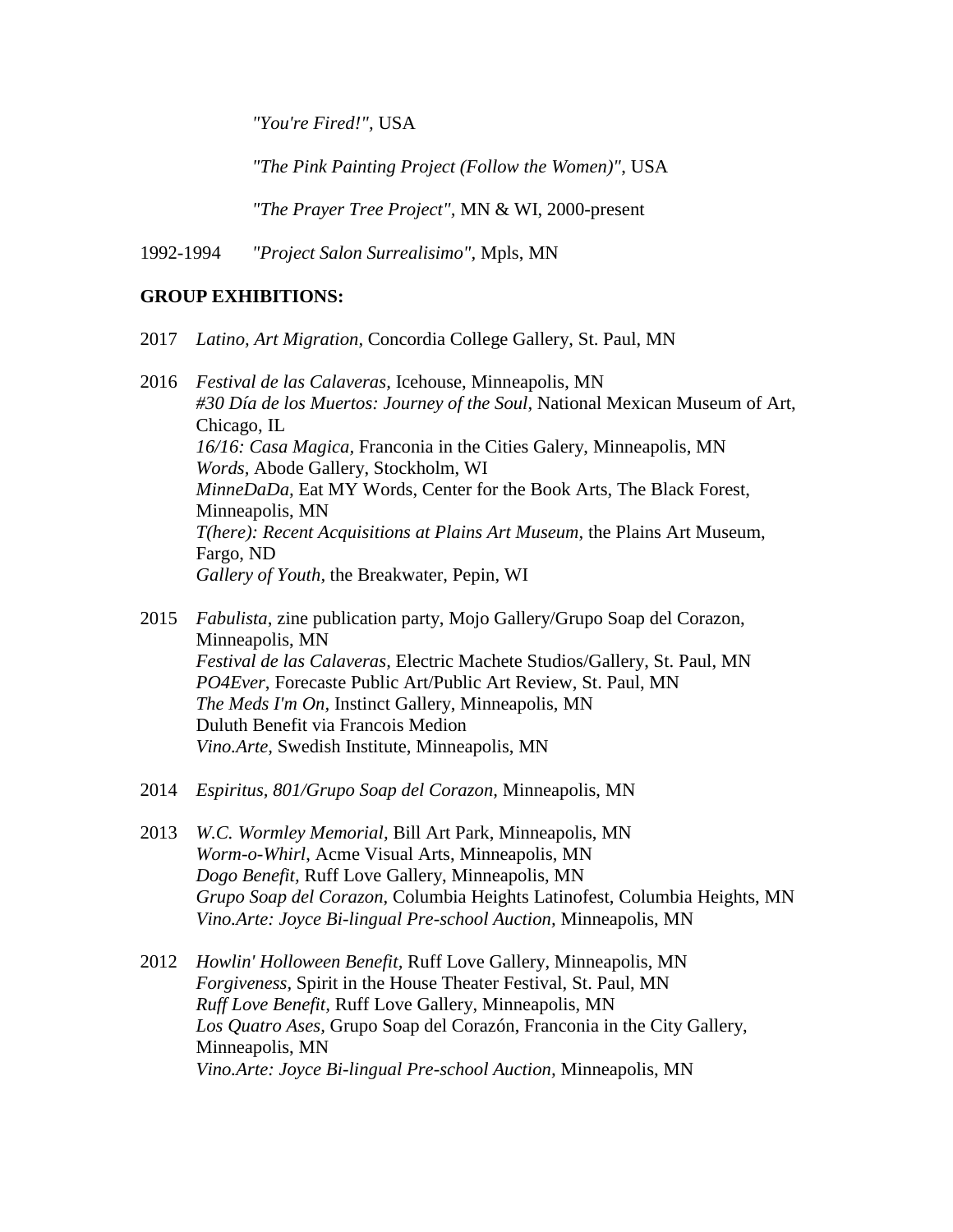- 2011 *Franconia in the City,* Franconia @ Casketarts*,* Minneapolis, MN *El Milagro (The Miracle),* Intermedia Arts, Minneapolis, MN *Lyn-Lake Roll,* Moto-I, Minneapolis, MN *Vino.Arte: Joyce Bi-lingual Pre-school Auction,* Minneapolis, MN
- 2010 *Grupo Soap del Corazon/ArtOrg Steamroller Prints, Ridgewater College,*  Willmar, MN *ArtOrg Steamroller Prints,* St Olaf College*,* Northfield, MN *Vino.Arte:Joyce Bi-lingual Pre-school Auction,* Minneapolis, MN
- 2009 *Dial de los Muertos,* Plains Museum, Fargo, ND *Bird X Bird,* Northrup King, Minneapolis, MN
- 2008 *Grafica Politica 2,* streets of Minneapolis & St. Paul, MN *Pure Pleasure,* Placement Gallery, Minneapolis, MN *Cynde X Cynde,* Northrup King Gallery, Minneapolis, MN

2007 *Nuestra Frida (Our Frida),* Art Jones Gallery, Minneapolis, MN *Northfield Muertos Steamroller Prints,* Medtronic corporate gallery, Minneapolis, MN *Internal Guidance Systems,* Tag Gallery, Nashville, TN *Male Art*, The Quarter Gallery, U of Minnesota Art Department, Minneapolis, Minnesota *Conversiones,* Mural on the walls of the village marketplace, Caurio de Guadalulpe, Michoacán, Mexico *The Festival of Rejection,* Musee' du Refuses / Art Jones Gallery, Minneapolis, MN

2006 *The Northfield Muertos Steamroller Prints of Northfield,* ArtOrg Gallery, Northfield, MN

*\$99,* The Soap Factory, Minneapolis, MN

*Nouveau Folk,* MCC Gallery, St. Paul, MN

*Artsourcing,* Grupo Soap del Corazon) at The Soap Factory, Minneapolis, MN *The Rise and Fall of Northeast Civilization,* Tyler Street Gallery, Minneapolis, MN

*Carnaval del Mundo,* Mira Gallery, Minneapolis, MN

*Internal Guidance Systems,* The Outsider Art Center, Minneapolis, MN

*Internal Guidance Systems,* N4th Gallery, Albuquerque, NM

*Internal Guidance Systems,* Mark Wooley Gallery, Portland, OR

2005 *BirdxBird,* Northrup King Building Gallery, Minneapolis, MN *El Otro Americano*, Instituto Chileno Norteamericano de Cultura, Valparaíso,

Chile

*Perversion 2,* ArTrujillo Gallery, Minneapolis, MN

*Politicas Americanas,* Instituto Culturo Valparaíso, Valpariso, Chile

*The Weisman Collector's Group Exhibition,* The Fredrick R. Weisman Museum, Minneapolis, MN

*Ex Voto,* Mira Gallery, Minneapolis, MN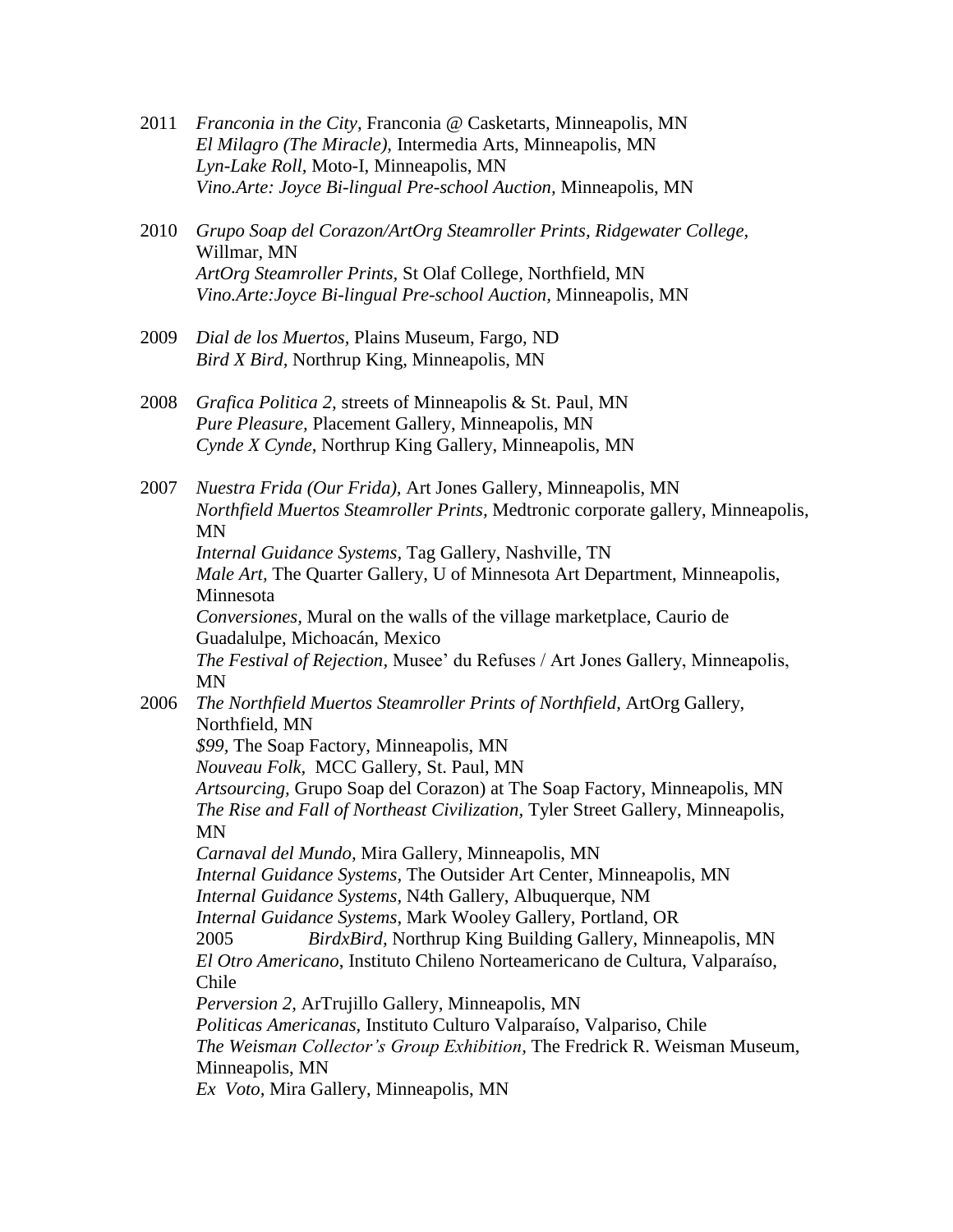*Teeny, Tiny,* Outsiders and Others Gallery, Minneapolis, MN *Divine Messages,* Harmony Gallery, Hollywood, CA

- 2004 *Festival d'Art Singulier,* Aubagne, France *Group Show,* ArTrujillo Gallery, Minneapolis, MN *Draw,* Soo Visual Arts, Minneapolis, MN *Fundamentalist,* Tyler Street Gallery, Minneapolis, MN *The Art of Democracy: Tools of Persuasion,* The Minneapolis Institute of Art, Minneapolis, MN *BirdxBird,* State Fair Grounds, Minneapolis, MN *Art on the Plains,* The Plains Museum, Fargo, ND *1st Annual Chicana/Latina/o Art Exhibit: Nuestra Comunidad,* La Raza Student Cultural Center, University of Minnesota, Minneapolis, MN *Grafica Politica,* Highpoint Center for Printmaking, Minneapolis, MN *Grand Re-Opening,* ArTrujillo Gallery, Minneapolis, MN *Ritual del Animal,* Mira Gallery, Minneapolis, MN *Grand Opening Show,* Rochester Art Center, Rochester, MN *The Religious Art Show,* Gloria Dei Lutheran Church, Minneapolis, MN
- 2003 *Speedboat's Greatest Hits,* Speedboat Gallery, St. Paul, MN *Ni Una Mas (Not One More),* Mira Gallery @ El Colegio, Minneapolis, MN *Perversion,* ArTrujillo Studio Gallery, Minneapolis, MN *Visual Jazz,* Artrullijo Studio/Gallery, Minneapolis, MN *Spring Gala,* The Plains Museum of Art, Fargo, ND *The Religious Art Show 2003,* Lutheran Church, Minneapolis, MN *Grand Opening,* Outsiders and Others Gallery, Minneapolis, MN *Día de los Muertos, Frontera Lake Street,* Galeria del Colegio, Minneapolis, MN *Five Minutes of Fame #2,* Walker Art Center, Minneapolis, MN *Burn,* Twin Cities Artist Front, Galeria del Colegio, Minneapolis, MN
- 2002 *Five Minutes of Fame,* Walker Art Center, Minneapolis, MN *Grand Re-opening Show,* Speedboat Gallery, St. Paul, MN *Un Día con los Muertos en Lake Street,* Grupo Soap del Corazon, Minneapolis, MN *Art of Today,* Rolling Plains Art Gallery, The Plains Museum of Art, Fargo, ND *Tourism,* Access Gallery, Vancouver, BC, Canada *War and Peace,* Rogue Buddha Gallery, Minneapolis, MN *Daisy Cutter,* Gallery Schmallery, Minneapolis, MN *Sold Out,* Intermedia Arts, Minneapolis, MN *Auction,* Soo Visual Arts, Minneapolis, MN
- 2001 *CreAmericas,* CreArte Chicano Latino Art Center and Museum, Minneapolis, MN *Gallery Collection,* Galleria San Angel, San Antonio, TX *Five Foot Show,* Gallery 360, Minneapolis, MN *Altars, Amulets, and Alchemy,* The Phipps Center for the Arts, Hudson, WS *Gateway Sculpture Project #5,* Gateway Sculpture Park, Minneapolis, MN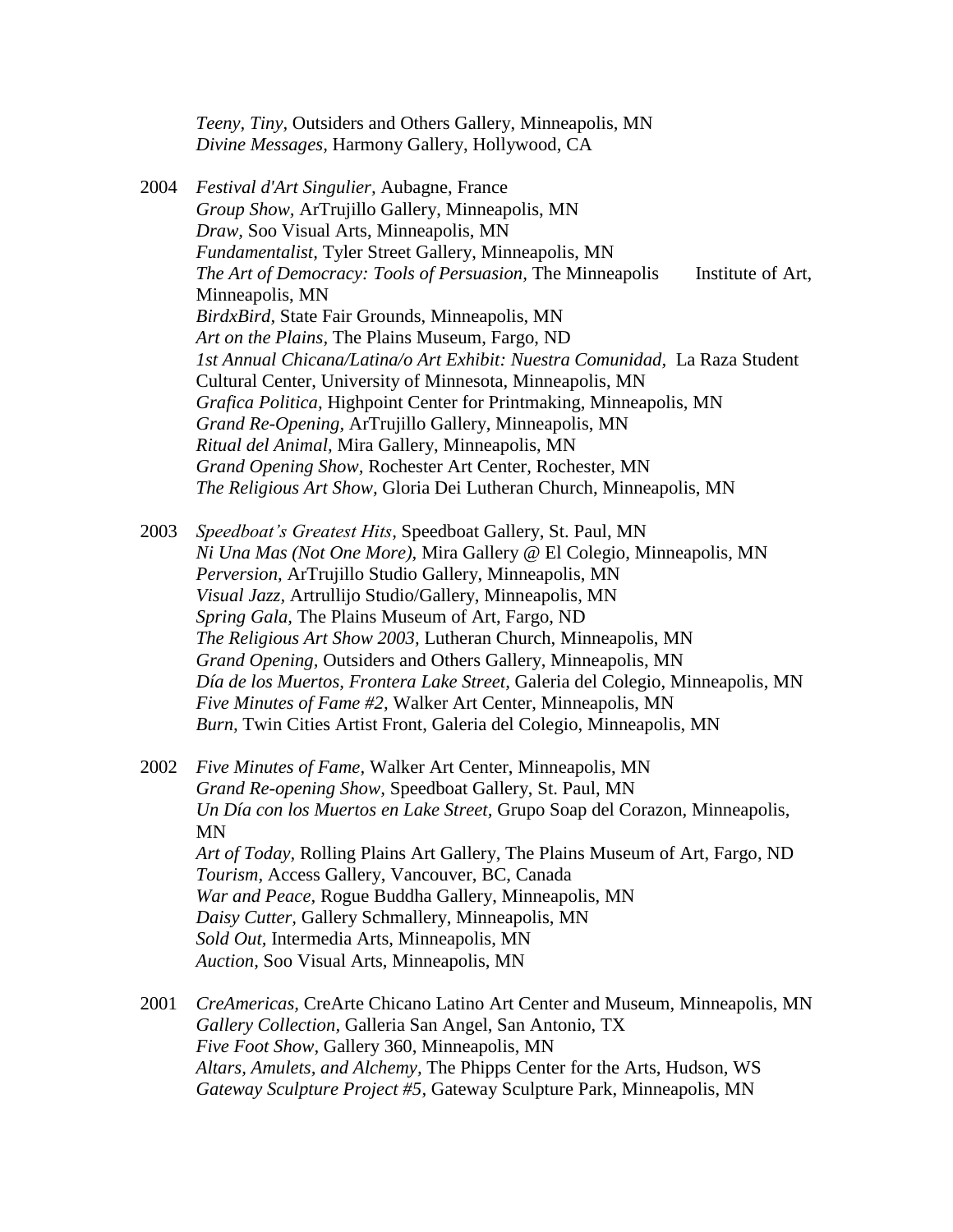*Streetscape,* Art-A-Whirl, Minneapolis, MN *French Acts,* The New French, Minneapolis, MN *Adult Day Care,* Gallery West, Minneapolis, MN *Frontera Lake Street,* Minneapolis Institute of Art, Minneapolis, MN *Bad Art,* Babylon Gallery, Minneapolis, MN *A Day in the Life of Artrujillo,* CreArte, Chicano Latino Art Center and Museum, Minneapolis, MN *Art of the Plains,* The Plains Museum, Fargo, ND *Fall Show,* NEMAA, Minneapolis, MN *Día de los Muertos,* CreArte, Chicano Latino Cultural Center and Museum, Minneapolis, MN

- 2000 *Photography,* L.A.G. (Latino Artists Group), Minneapolis, MN *Art-Rageous,* Benefit for Domestic Abuse Project, Minneapolis, MN *Clown-O-Rama,* The Clown Lounge, Minneapolis, MN *Gateway Sculpture Project #4,* Gateway Sculpture Park, Minneapolis, MN *Festival del Papalote,* CreArte, Chicano Latino Cultural Center and Museum, Minneapolis, MN *Window,* Gallery 360, Minneapolis, MN *Hispanic Heritage Month,* Radisson Plaza Hotel, Minneapolis, MN *Soap del Corazon,* Gus Lucky's Gallery, Minneapolis, MN *2000 Fellowship Recipients,* Minnesota State Arts Board, Minneapolis, *Honoring Women,* Resource Center for the Americas, Minneapolis, MN *Día de los Muertos,* CreArte, Chicano Latino Cultural Center and Museum, Minneapolis, MN
- 1999 *Hostage Moment,* Acme Visual Arts, Minneapolis, MN *House O'Mirrors: Self-Portrait '99,* Art Jones Gallery / Normandale College, Minneapolis, MN *Diva,* D.I.F.A., Minneapolis, MN *Sin Lenguas,* CreArte, Chicano Latino Cultural Center and Museum, Minneapolis, MN *Erotica '99,* Art Jones Gallery, Minneapolis, MN *Flor del Corazon,* CreArte, Chicano Latino Cultural Center and Museum, Minneapolis, MN *Polarities,* C.A.T., Portland, OR *Outside/Inside,* Gateway Sculpture Project #3, Minneapolis, MN *Día de los Muertos,* L.A.G. (Latino Artists Group), Minneapolis, MN *Art Attack,* N.E.M.A.A., Minneapolis, MN *On the Edge,* Icebox Gallery, Minneapolis, MN *Art Jones' Greatest Hits,* Art Jones Gallery, Minneapolis, MN *Poem,* L.A.G. (Latino Artists Group), Minneapolis, MN
- 1998 *Flor del Corazon,* CreArte, Chicano Latino Cultural Center and Museum, Minneapolis, MN *Erotica '98,* Art Jones Gallery, Minneapolis, MN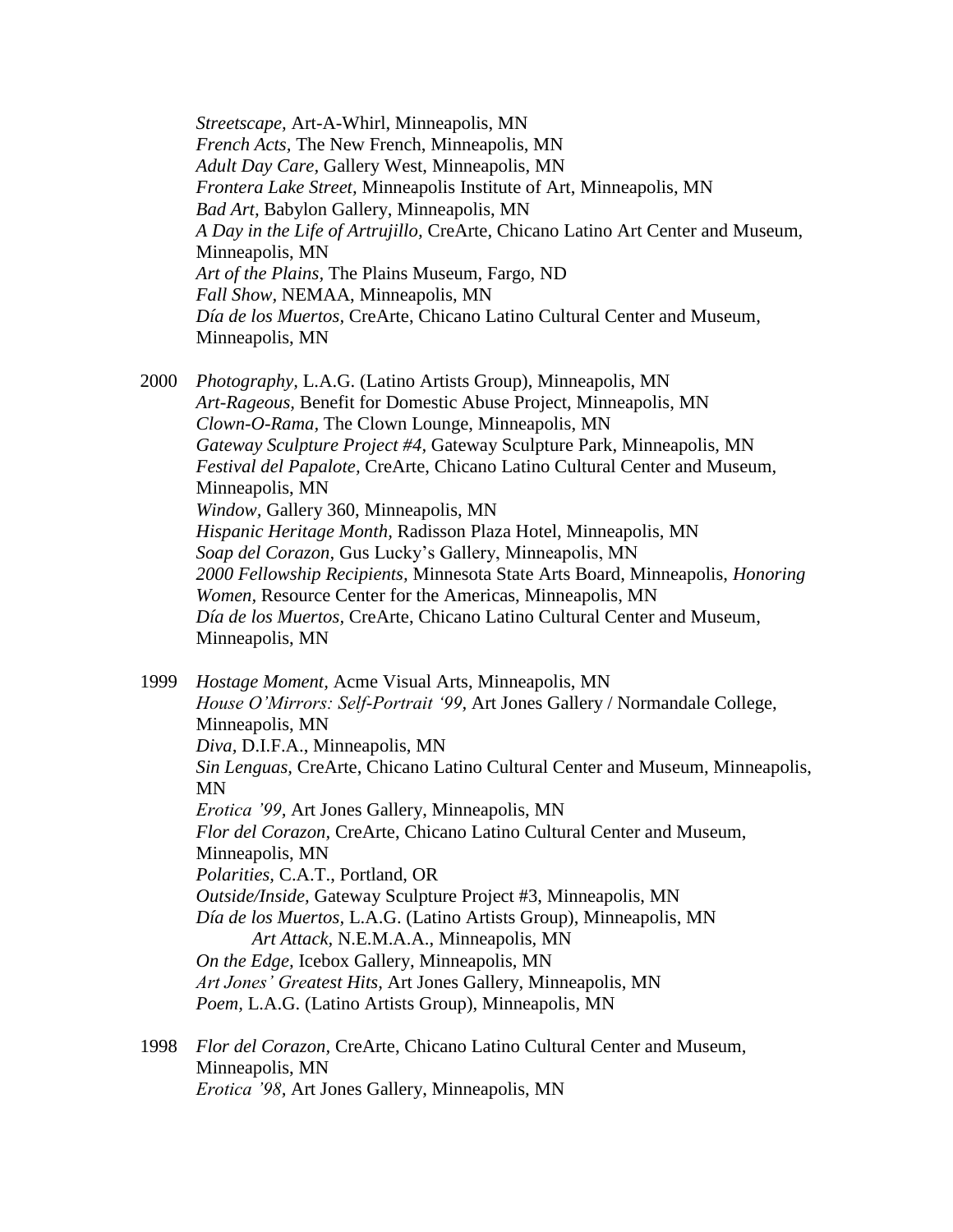*La Loteria,* CreArte, Chicano Latino CulturaL Center and Museum, Minneapolis, MN *Artbucket,* Aoso Artist's Co-op, Minneapolis, MN *The Bid,* No Name Gallery/The Soap Factory, Minneapolis, MN *Artists for Tibet,* St. Mark's Cathedral, Minneapolis, MN *4 Heads,* Inner Space Gallery, Minneapolis, MN *Día de Los Muertos,* Crearte Chicano Latino Cultural Center and Museum, Minneapolis, MN *The Thanksgiving Show,* Chorus Gallery, Minneapolis, MN *Kill Santa,* Acme Visual Arts, Minneapolis, MN *Problem Analyzer,* Tyler Street Cooperative, Minneapolis, MN

- 1997 *Erotica,* The Space / Art Jones Gallery, Minneapolis, MN *Group Show,* Acme Visual Arts, Minneapolis, MN *Gigfest,* 7th Street Entry, Minneapolis, MN
- 1996 *Día de Los Muertos,* Minneapolis College of Art and Design, Minneapolis, MN

### **STUDIO OPEN HOUSES/SOLO SHOWS: (Pepin, WI)**

- 2017 June, July, August, September, October, July 27
- 2016 June, July, August
- 2015 June, July, August, September, October

### **STUDIO SHOWS/OPEN HOUSES: (Minneapolis, MN):**

- 2013 May (in conjunction with Art-A-Whirl)
- 2012 May (w/ Art-A-Whirl)
- 2011 May (w/ Art-A-Whirl)
- 2010 May (w/ Art-A-Whirl)
- 2009 May (w/ Art-A-Whirl)
- 2008 May (w/ Art-A-Whirl)
- 2007 May (w/ Art-A-Whirl)
- 2006 May (w/ Art-A-Whirl)
- 2004 May
- 2003 July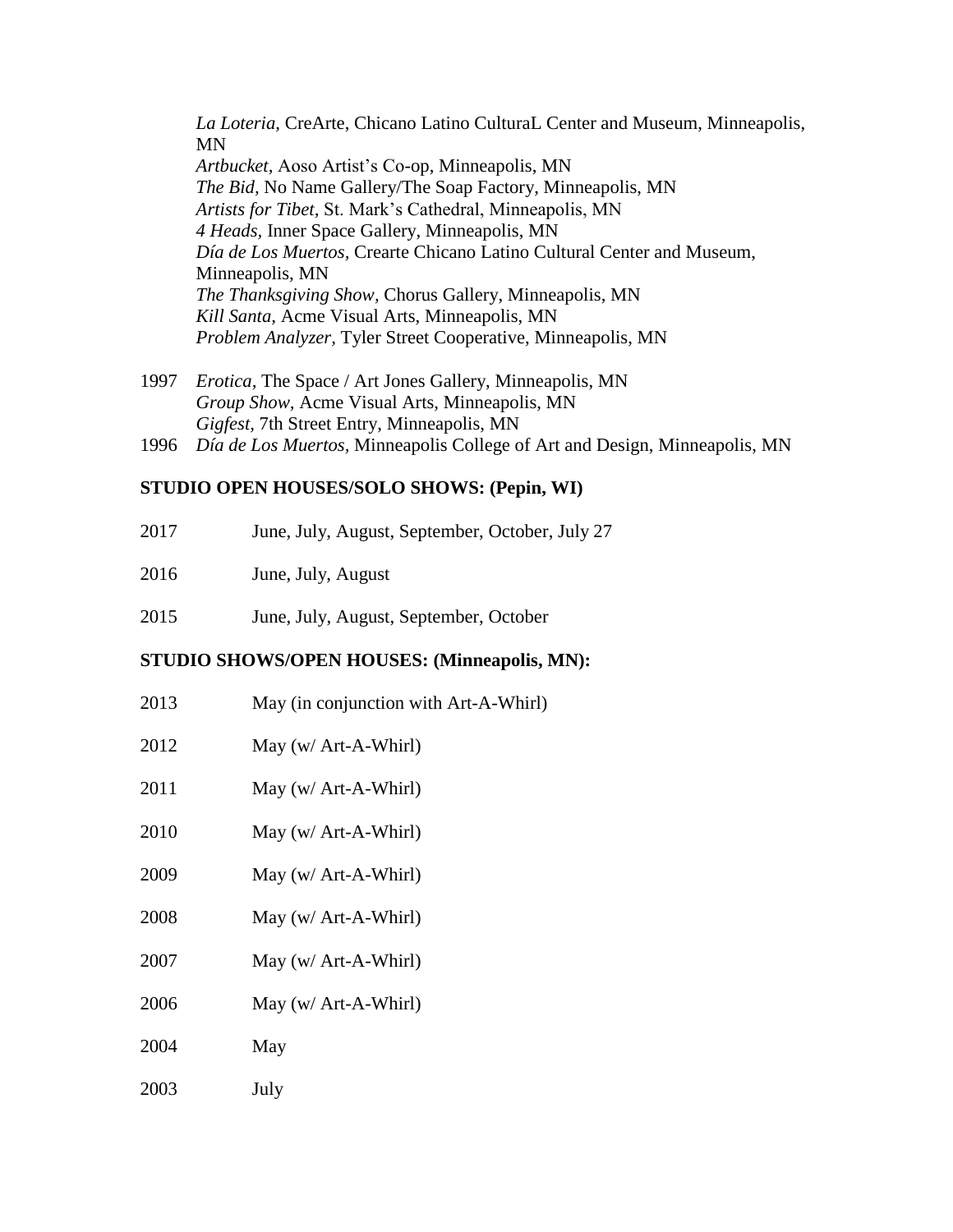| 2002 | July                                                                          |
|------|-------------------------------------------------------------------------------|
| 1999 | July                                                                          |
| 1998 | December: (in conjunction with "Warm and Toasty")<br>May $(w/ "Art-A-Whirl")$ |
| 1997 | May: (in conjunction with Art Jones Gallery)                                  |
| 1996 | October: (w/ The Space)<br>January                                            |
| 1995 | October<br>April (w/ the S&M Building Arts Collective); ]                     |
| 1994 | October<br>May (w/ the S&M Building Arts Collective);                         |
| 1993 | November<br>March                                                             |
| 1992 | June                                                                          |
| 1991 | October                                                                       |

## **IN THE COLLECTIONS OF:**

| Minneapolis Institute of Art, Minneapolis, MN                                                                       |
|---------------------------------------------------------------------------------------------------------------------|
| Frederick Weisman Museum of Art, Minneapolis, MN                                                                    |
| Plains Museum, Fargo, North Dakota                                                                                  |
| Crearte, Chicano Latino Cultural Center and Museum, Minneapolis, MN                                                 |
| El Colegio, Bi-lingual Arts Charter High School, Minneapolis, Minnesota<br>The Blake School, Minneapolis, Minnesota |
| Consolidated Container, Minneapolis, Minnesota                                                                      |
| Various private collections                                                                                         |
|                                                                                                                     |

# **FILM:**

2016 «Goats In Woods», with Xavier Tavera, Minneapolis, MN 2016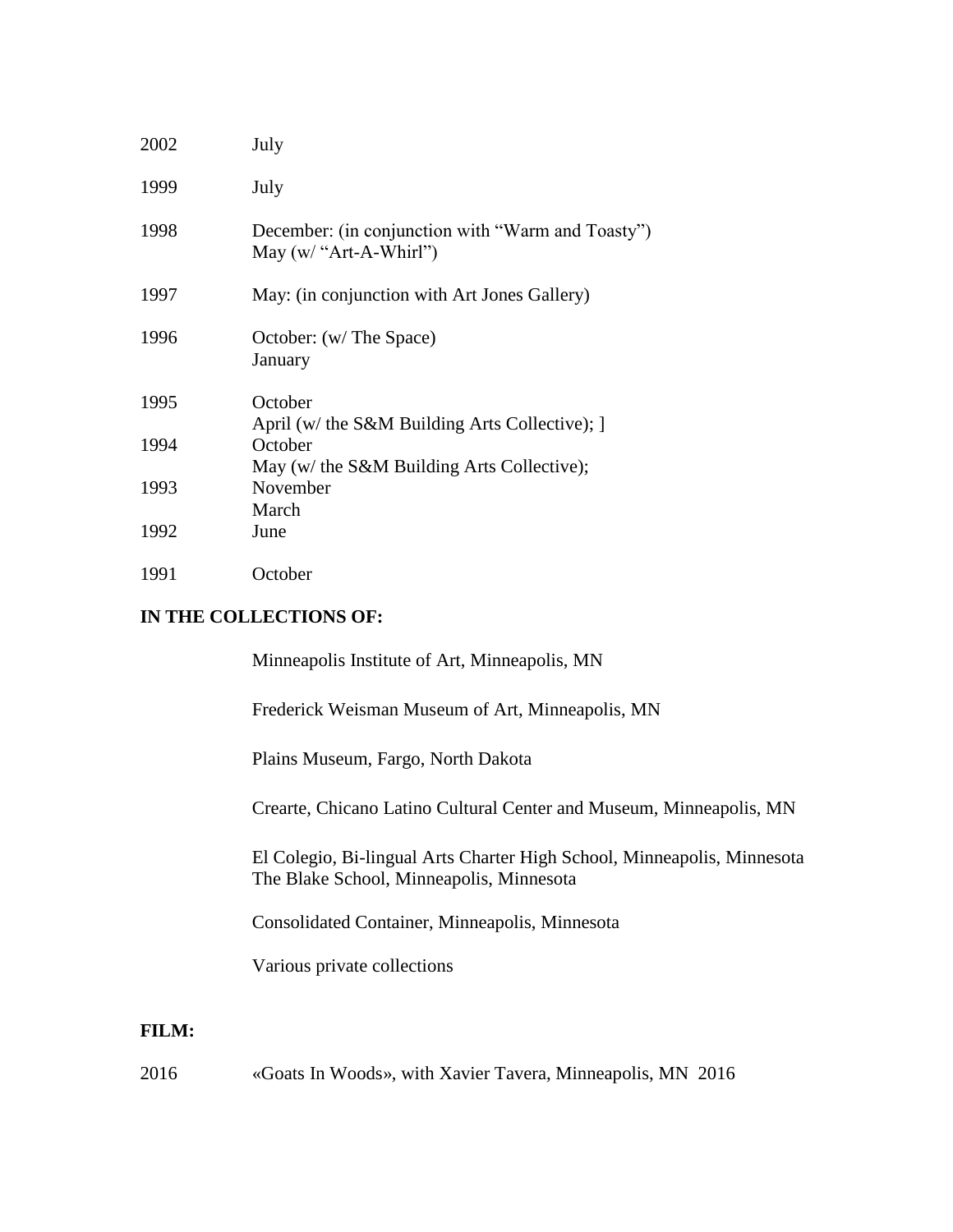# **PERFORMANCE:**

2009 *Bhakti Squad,* 2 Ritual Happenings during "Dougieland 60," California Gallery, Minneapolis, MN

## **FOUNDER/CO-FOUNDER:**

## **CURRENT**

| 2009-Present    | Paris Northeast (arts and culture community internet forum):<br>founder, Minneapolis, MN                                                                |
|-----------------|---------------------------------------------------------------------------------------------------------------------------------------------------------|
| 2000-Present    | Grupo Soap del Corazon: co-founder and co-director, Minneapolis,<br><b>MN</b>                                                                           |
| 1997-Present    | Art Jones Gallery and AJG 2nd Street Annex: founder/director,<br>Minneapolis, MN                                                                        |
| 1991-Present    | Salon Artisimo: founder/director, Minneapolis, MN                                                                                                       |
| <b>PREVIOUS</b> |                                                                                                                                                         |
| 2012-Present    | Satsang Thursday Nights: Meditation and the Mysteries:<br>founder/teacher, Minneapolis, MN                                                              |
| 2010-2011       | L.A.G. (Latino Arts Groove): co-founder, Minneapolis, MN                                                                                                |
| 2006-2010       | B.F Nelson/Boom Island Sculpture Park: committee head,<br>Minneapolis, MN                                                                               |
| 2005-2006       | Lake St. Gentleman's Club & Artists' League: co-founder,<br>Minneapolis, MN                                                                             |
| 2001-2004       | The Art Jones List: founder/director                                                                                                                    |
| 2000-2003       | Bamboo Mt. Reading, Eating, and Drinking Association:<br>founder, Minneapolis, MN                                                                       |
| 1995-2001, 2013 | Art-A-Whirl and NEMAA (North East Minneapolis Arts<br>Association): co-founder/steering committee 1995-99; consultant,<br>2001; member, Minneapolis, MN |
| 1985-2004       | Minnesota Men's Retreat: co-founder w/Robert Bly and Craig<br>Ungerman, Minneapolis, MN                                                                 |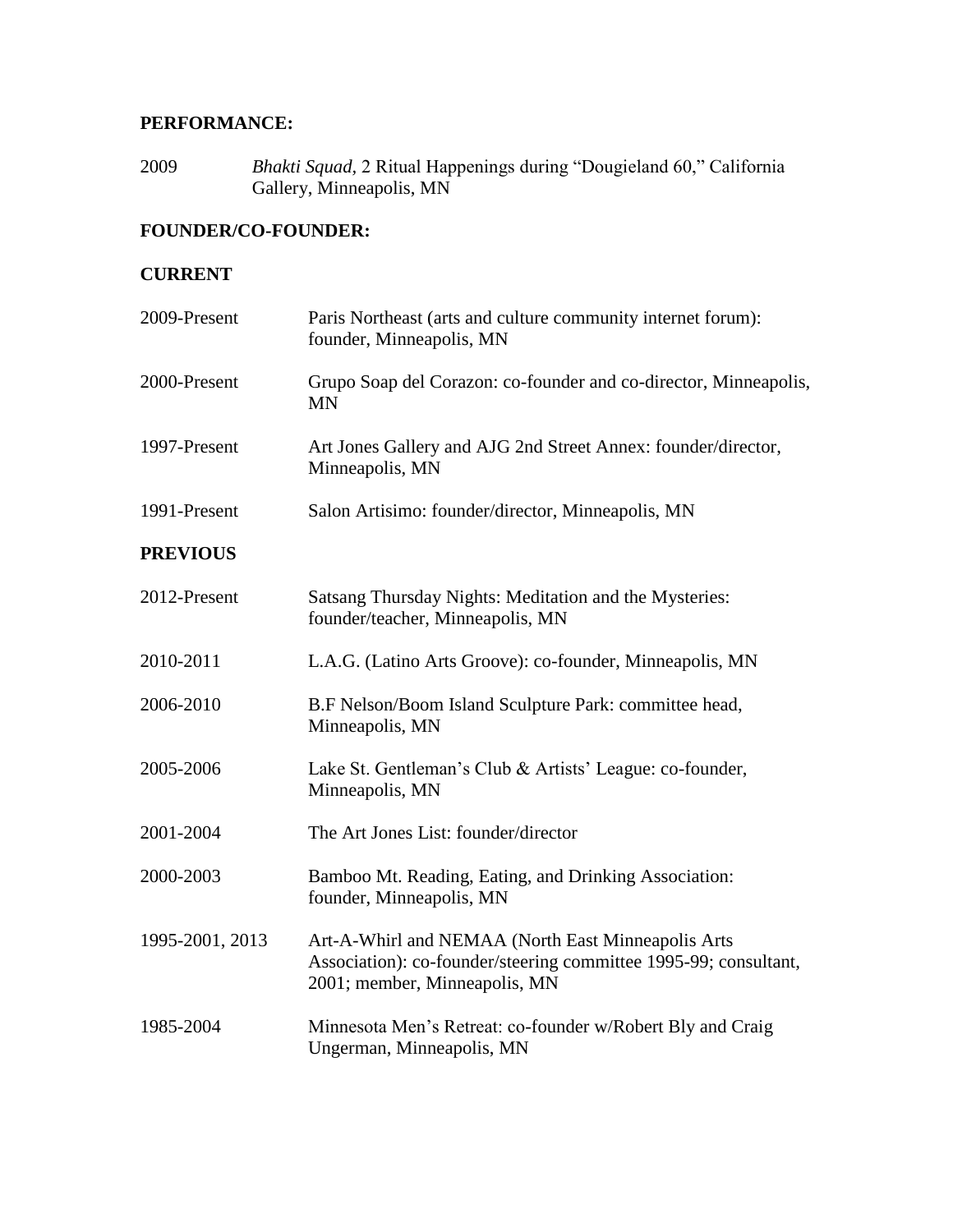| 1994-1999    | S&M Building Arts Collective: founder/member, Minneapolis,<br><b>MN</b>                                                     |
|--------------|-----------------------------------------------------------------------------------------------------------------------------|
| 1985-1997    | Minnesota Men's Meeting: co-founder with Craig Ungerman,<br>Minneapolis., MN                                                |
| 1972-1975    | The Farm, Ettrick, Wisconsin (Utopian Community): co-founder                                                                |
| 1972-1973    | Satsang Natural Foods Restaurant: co-founder and co-owner,<br>Minneapolis, MN                                               |
| 1971-1981    | Mill City Co-op: co-founder, Minneapolis, MN                                                                                |
|              | <b>BOARDS, COMMITTEES, VOLUNTEERISM:</b>                                                                                    |
| 2017         | "Adios Utopia", Walker Art Center, Latino community outreach<br>committee, Minneapolis, MN                                  |
|              | Franconia Sculpture Park, capital campaign, Franconia, MN                                                                   |
| 2016-2017    | 3 Sisters Festival of the Arts, planning committee, Pepin/Stockholm/<br>Maiden Rock, WI                                     |
|              | Flyway Film Festival, patron/volunteer, Alma/Pepin/Stockholm WI, Red<br>Wing, MN                                            |
|              | Minneapolis Northeast Arts District: executive committee, Minneapolis,<br>$MN$ 2013 – 2015; board of advisors, 2015-present |
| 2012         | Remo's List: board of advisors, Minneapolis, MN                                                                             |
| 2012         | Joyce Bi-lingual Pre-school: board of advisors, Minneapolis MN                                                              |
|              | 2011-Present Franconia Sculpture Park: board of advisors, Franconia, MN                                                     |
| 2011-Present | Zenteotl Project: board of advisors, Minneapolis, MN                                                                        |

- 2010 Minnesota Latino Oral History Project: advisory committee, St. Paul, MN
- 2009-Present Josephine Sculpture Park: board of advisors, Frankfort KY
- 2008-2011, 2012 Saint Anthony West Neighborhood Organization: board of directors, Minneapolis, MN
- 2007-2011 Franconia Sculpture Park: board of directors, Franconia, MN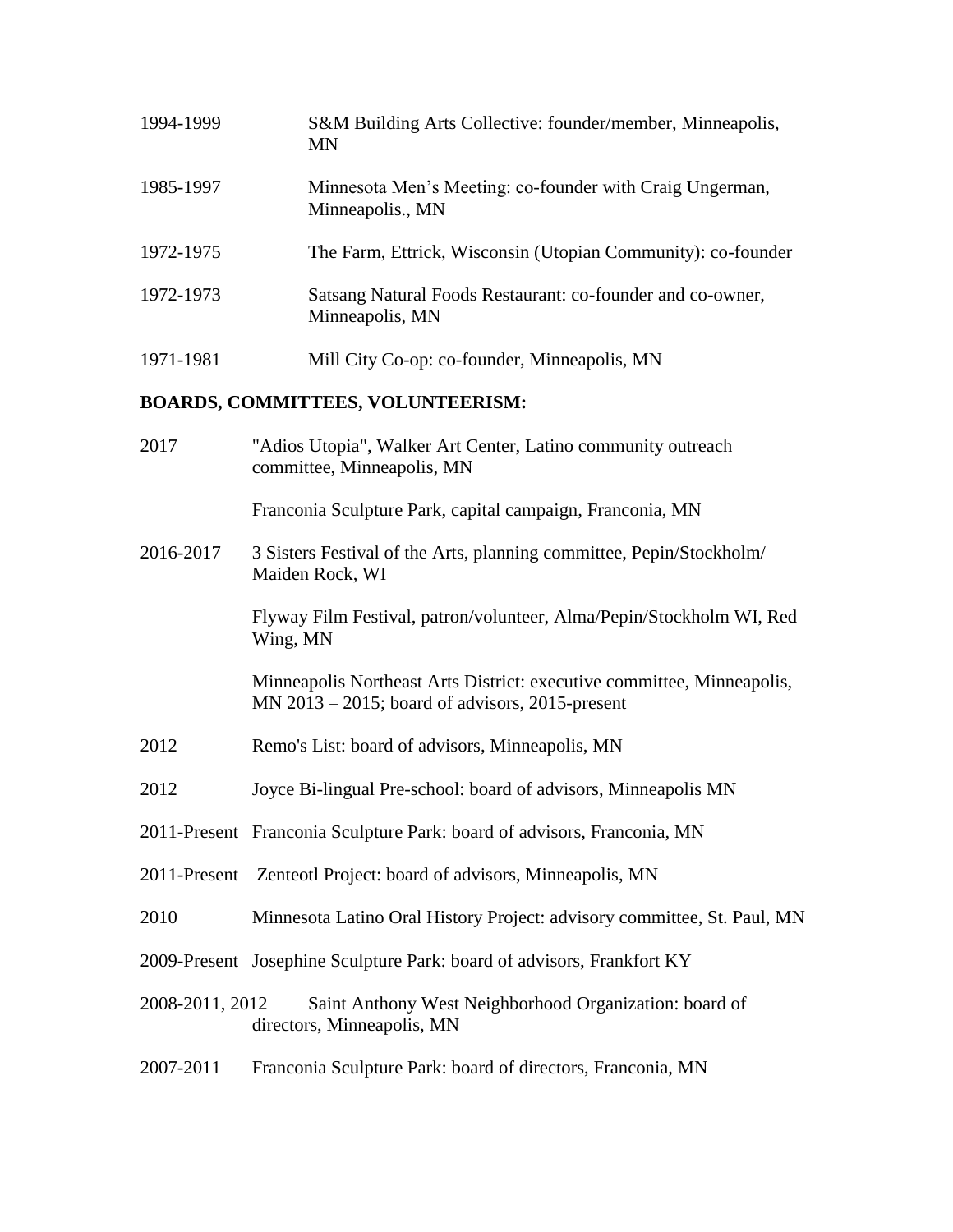| 2006-2012 | ArtOrg: board of advisors, Northfield, MN                                                  |
|-----------|--------------------------------------------------------------------------------------------|
| 2004      | "Chicano Visions", Weisman Museum, Latino Outreach, Minneapolis,<br>MN                     |
| 2003      | "Social Actors in Transformation" Choros/The Soap Factory, Minneapolis,<br>MN              |
|           | Arts and Politics Roundtable: member                                                       |
| 2002      | Twin Cities Artist Front: member                                                           |
| 2002-2003 | <b>YWCA Cultural Facilities Committee: member, Minneapolis</b>                             |
|           | Latino Outreach "Ultra Baroque", Walker Art Center, Minneapolis, MN,<br>2002               |
| 1999-2001 | L.A.G. (Latino Artists Group): member, Minneapolis, MN                                     |
| 1998-2001 | CreArte, Chicano Latino Cultural Center and Museum: Board of<br>Directors, Minneapolis, MN |
| 1984-1999 | Youth soccer coach, Minneapolis, MN                                                        |

## **ARTS EDUCATION AND RESIDENCIES:**

| 2016 | Conversation with Director Andy Maus, Plains Museum, Fargo, ND                   |
|------|----------------------------------------------------------------------------------|
|      | 2014-Present Guest artist: Clay Squared to Infinity Tile Studio, Minneapolis, MN |
| 2011 | Studio visit lecturer: University of Minnesota, Minneapolis, MN                  |
|      | Lecturer: Metropolitan State University                                          |
|      | Art Slam, California Art Building, Minneapolis, MN                               |
| 2009 | Studio visit lecturer: Metropolitan State University                             |
| 2008 | Studio visit lecturer: University of Minnesota, Minneapolis, MN                  |
| 2007 | Studio visit lecturer: Metropolitan State University                             |
|      | Senior Seminar Panel: U of Minnesota, Minneapolis, MN                            |
| 2006 | Artist Critique: College of Visual Arts, Minneapolis, MN                         |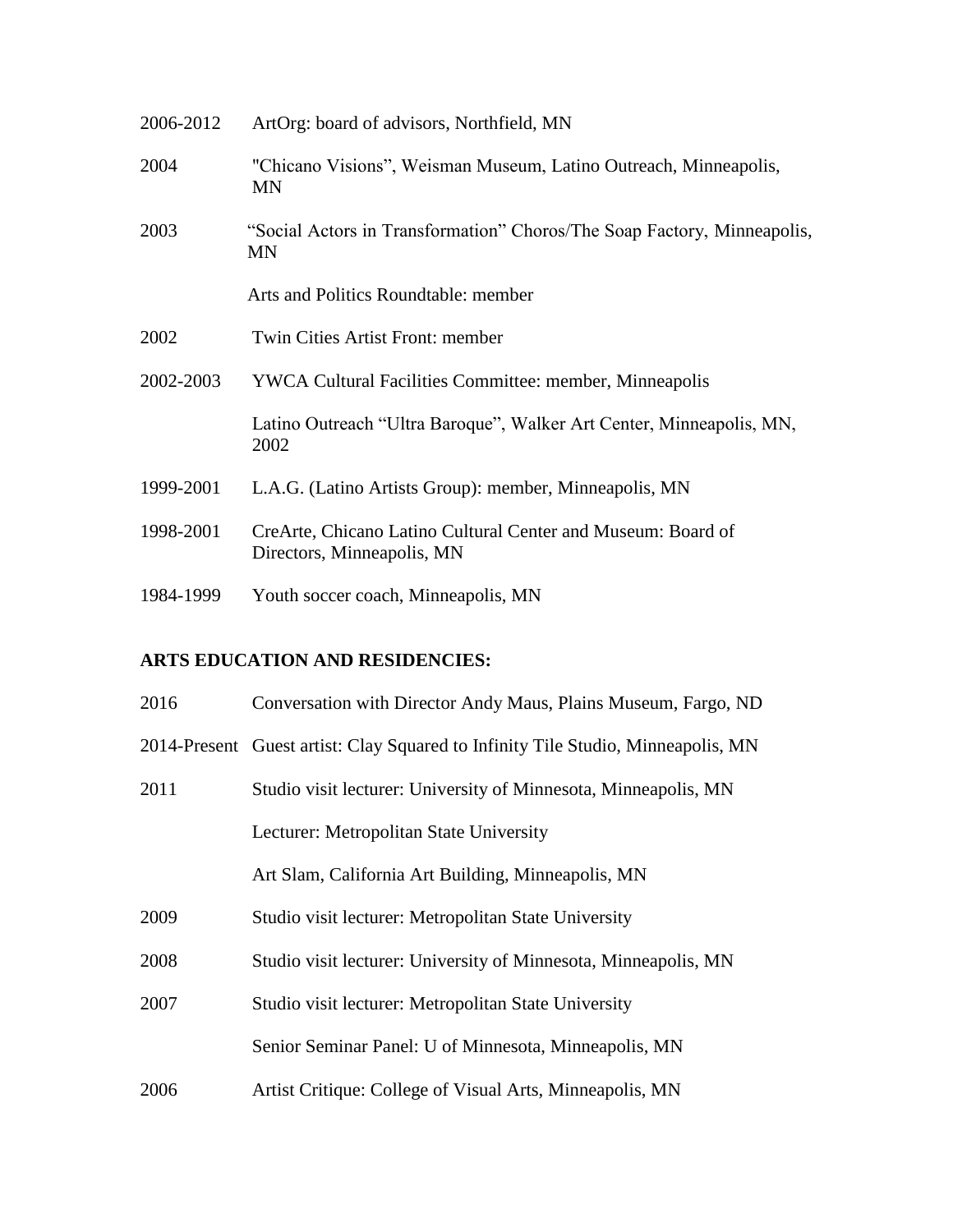| 2002-2007 | Freelance arts mentor: Art Jones Gallery/Dougieland Studios                                     |
|-----------|-------------------------------------------------------------------------------------------------|
| 2005      | Guest lecturer: University of Minnesota, Duluth, MN                                             |
|           | Studio visit lecturer: Metropolitan State University                                            |
| 2003      | Studio visit lecturer: Metropolitan State University,                                           |
|           | Moderator: "Sacred Symbols", Minneapolis Institute of Arts, Minneapolis,<br><b>MN</b>           |
| 2002      | Artist in residence: Rolling Plains Art Gallery / Fertile High School,<br>Fertile, MN, November |
|           | Guest speaker: Kenwood Seniors Arts Program, Minneapolis, MN                                    |
|           | Consultant: Galleria del Colegio, Minneapolis, MN                                               |
|           | Mentor: El Colegio Bilingual Arts Charter High School, Minneapolis, MN,                         |
| 2003      | Student Critique: College of Architecture, U. of MN, Minneapolis, MN                            |
| 2002      | Senior Seminar Speaker: College of Visual Arts, St. Paul, MN                                    |
|           | Senior Seminar Speaker: Macalester Art Department, St. Paul, MN                                 |
|           | Guest resident artist: Eden Prairie Mural Project, Eden Prairie, MN                             |
|           | Senior Seminar Panelist: University of Minnesota Art<br>Department, Minneapolis, MN             |
| 2001      | Artist in Residence: El Colegio, Bi-lingual Arts Charter High<br>School, Minneapolis, MN        |
| 2000      | Participant: Arts and Education Conference, Winona, MN                                          |
|           |                                                                                                 |

# **SELECTED EXHIBITION CURATING, JURYING, PRODUCING**:

| 2017 | <i>Pepin County Portrait Project, Grupo Soap del Corazon, The 404, Pepin,</i><br>WI |
|------|-------------------------------------------------------------------------------------|
| 2016 | Casa de Magica, Franconia in the Cities, Minneapolis, MN                            |
| 2015 | <i>Fabulista</i> , Grupo Soap del Corazon, Minneapolis, MN                          |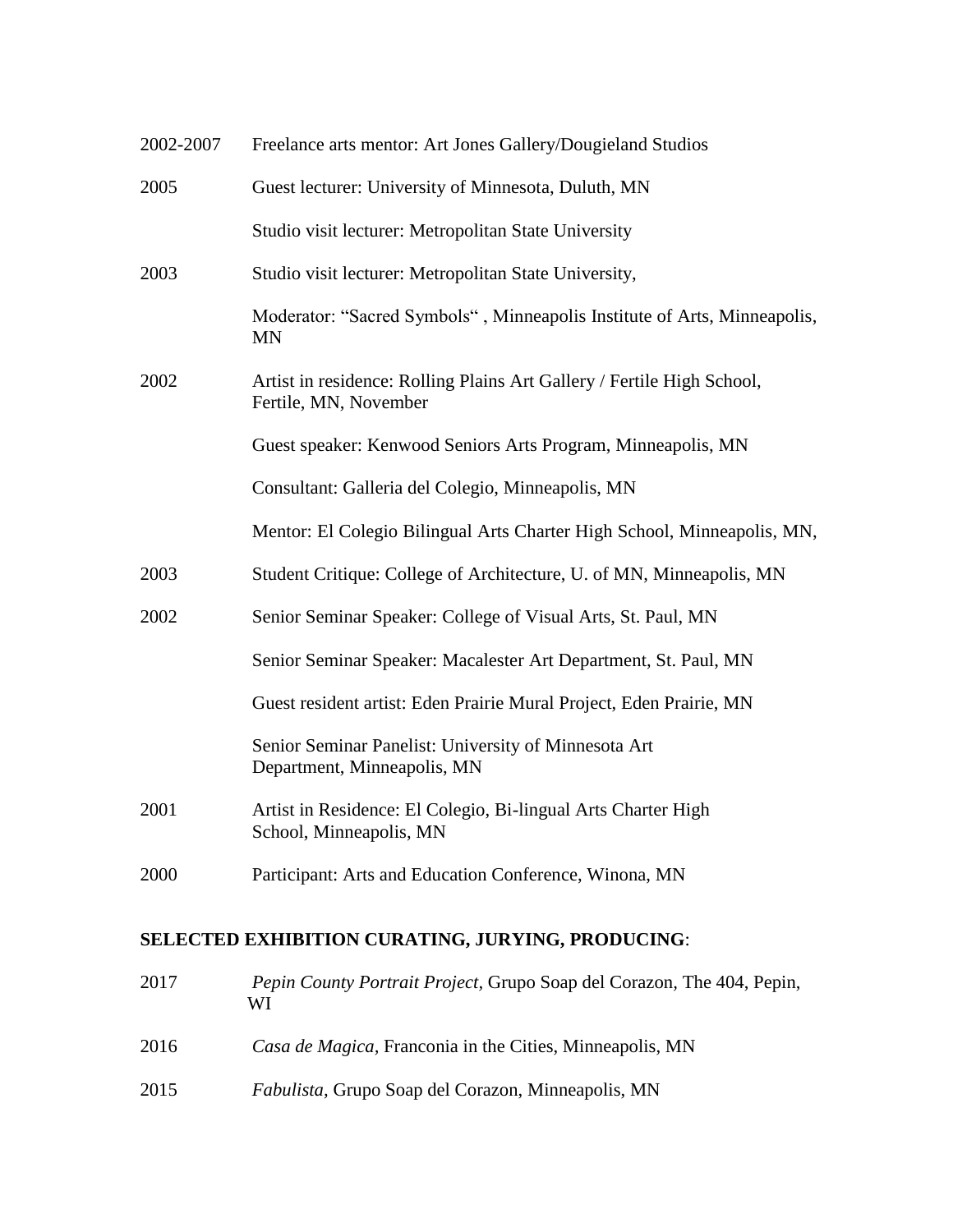| 2014 | Espiritus, 801/Grupo Soap del Corazon, Minneapolis, MN                                                                                                                                                                                                                                                            |
|------|-------------------------------------------------------------------------------------------------------------------------------------------------------------------------------------------------------------------------------------------------------------------------------------------------------------------|
| 2013 | Grupo Soap del Corazon, Columbia Heights High School, Columbia<br>Heights, MN                                                                                                                                                                                                                                     |
| 2012 | Los Cuatro Asses, Franconia in the City Gallery, Minneapolis, MN                                                                                                                                                                                                                                                  |
| 2010 | El Milagro (The Miracle), Intermedia Arts, Minneapolis, MN<br>The Posters of Luis Fitch, Gordon Parks Gallery, Metropolitan State<br>University, St. Paul, MN<br>Jerome Foundation Sculpture Fellowships Jury                                                                                                     |
| 2009 | Jerome Foundation Sculpture Fellowships Jury<br>Blacklock Nature Sanctuary Arts Retreats: Diversity Fellowships Jury                                                                                                                                                                                              |
| 2008 | Grafica Politica 2, streets of Minneapolis & St. Paul, MN<br>Jerome Foundation Sculpture Fellowships Jury<br>Blacklock Nature Sanctuary Arts Retreats: Diversity Fellowships Jury                                                                                                                                 |
| 2007 | Nuestra Frida (Our Frida), Art Jones Gallery<br>Museé du Refuses", California Building                                                                                                                                                                                                                            |
| 2006 | Northfield Muertos, Artorg, Northfield, MN<br>The Northfield Muertos Steamroller Prints, California Gallery<br>Día de los Muertos Northfield, Northfield, Armory, Northfield, MN<br>Muertos Northfield, ArtOrg, Northfield, MN<br>Artsourcing, Grupo Soap/The Soap Factory<br>Museé du Refuses, Art Jones Gallery |
| 2005 | El Otro Americano, Instituto Chileno Norteamericano de Cultura,<br>Valparaíso, Chile<br>Politicas Americanas, Instituto Culturo Valparaíso, Valpariso, Chile<br>Open Competition, University of Minnesota Duluth Juror                                                                                            |
| 2004 | As Above, So Below, Minneapolis Institute of Art<br>Art of Democracy, Minneapolis Institute of Art<br>Grafica Politica, Grupo Soap/Highpoint Center for Printmaking, Mpls,<br>MN<br>Minnesota Artists Exhibition Program: panelist                                                                                |
| 2003 | Ni Una Mas (Not One More), Grupo Soap del Corazon/Mira Gallery<br>Minnesota Artists Exhibition Program: panelist                                                                                                                                                                                                  |
| 2002 | Minnesota State Arts Board Panelist, Duluth, MN<br>Minnesota Artists Exhibition Program: panelist                                                                                                                                                                                                                 |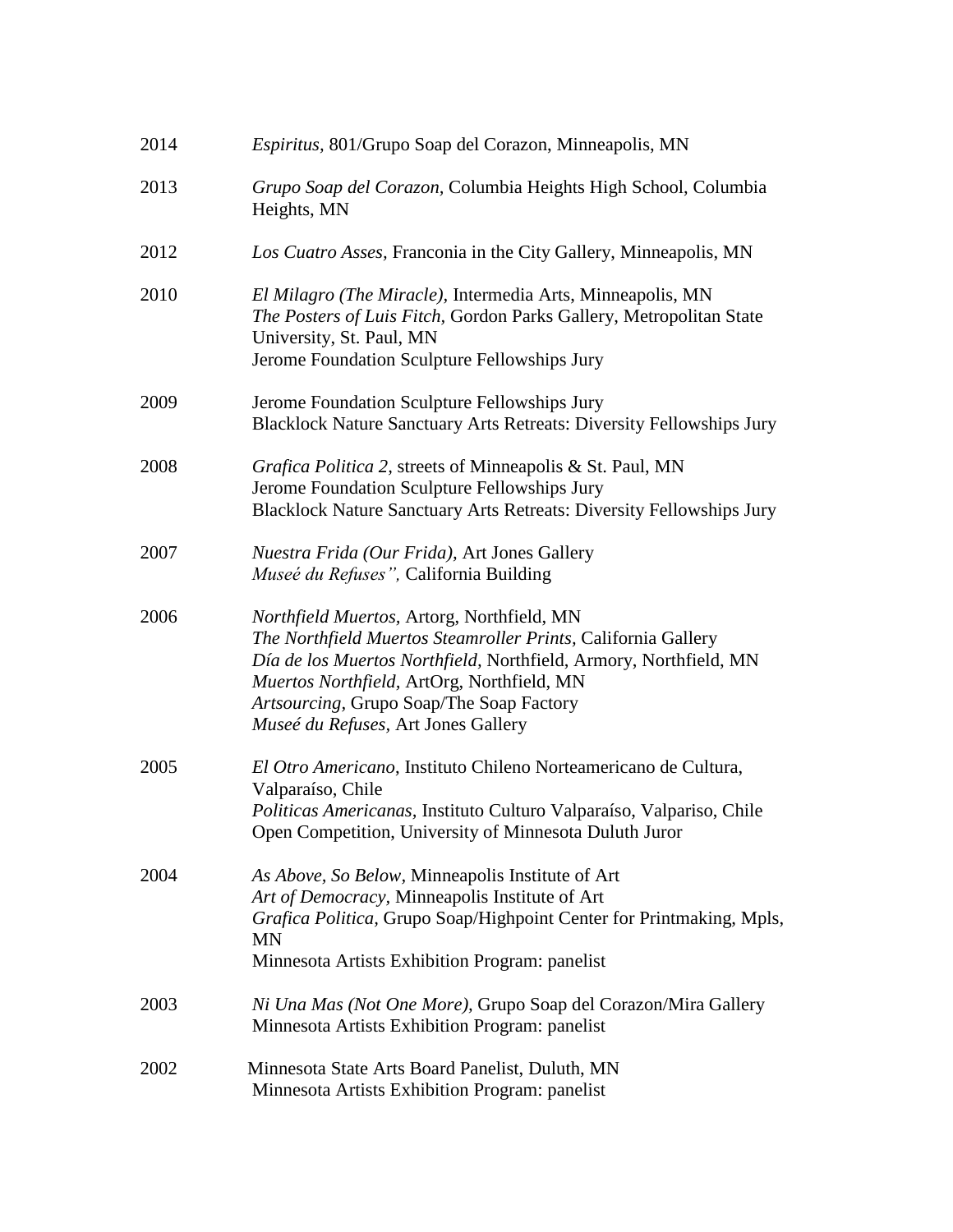|      | Día de los Muertos, (consultant), Minneapolis Institute of Art<br>Un Dia con Los Muertos en Lake Street, Grupo Soap del Corazon                 |
|------|-------------------------------------------------------------------------------------------------------------------------------------------------|
| 2001 | Frontera Lake Street, Minneapolis Institute of Art, Mpls., MN<br>Minnesota Artists Exhibition Program: panelist                                 |
| 2000 | Soap del Corazon, Gus Lucky's Gallery                                                                                                           |
|      | <i>Exposure: Recent Work of Mark Wojahn, Art Jones Gallery</i>                                                                                  |
| 1999 | Art Jones Greatest Hits, Art Jones Gallery<br>House o'Mirrors: Self-Portrait '99, Normandale College<br>Erotica 99, The Space/Art Jones Gallery |
| 1998 | <i>Erotica 98</i> , The Space/Art Jones Gallery, Minneapolis, MN                                                                                |
| 1996 | <i>Erotica</i> , The Space/Art Jones Gallery, Minneapolis, MN                                                                                   |

## **Selected Publications/Media:**

| 2017 | "Vision Award video", Flyover Films for the Northeast Arts District,<br>Minneapolis, MN |
|------|-----------------------------------------------------------------------------------------|
| 2015 | "Forgiveness", Twin Cities Public TV, Spirit in the House, Minneapolis,<br><b>MN</b>    |
| 2014 | "The Sally's" award ceremony, Ordway Theater, St. Paul, MN                              |
| 2013 | "Latinofest", The Northeaster, Minneapolis, MN                                          |
| 2013 | "MN Original", Twin Cities Public TV, Minneapolis, MN                                   |
| 2012 | "Los Cuatro Asses", VitaMn, Minneapolis, MN                                             |
|      | "Los Cuatro Asses", The Journal, Minneapolis, MN                                        |
| 2011 | "El Milagro (The Miracle)", Minneapolis Star Tribune, Minneapolis, MN                   |
|      | "El Milagro (The Miracle)", Southwest Journal, Minneapolis, MN                          |
|      | "The Miracle", Twin Cities Daily Planet, Minneapolis, MN,                               |
| 2010 | "Latino Arts: A Community Vision", TPT (Twin Cities Public TV),<br>Minneapolis, MN      |
| 2009 | "dougieland 60", <i>mplsart.com</i> , Minneapolis, MN                                   |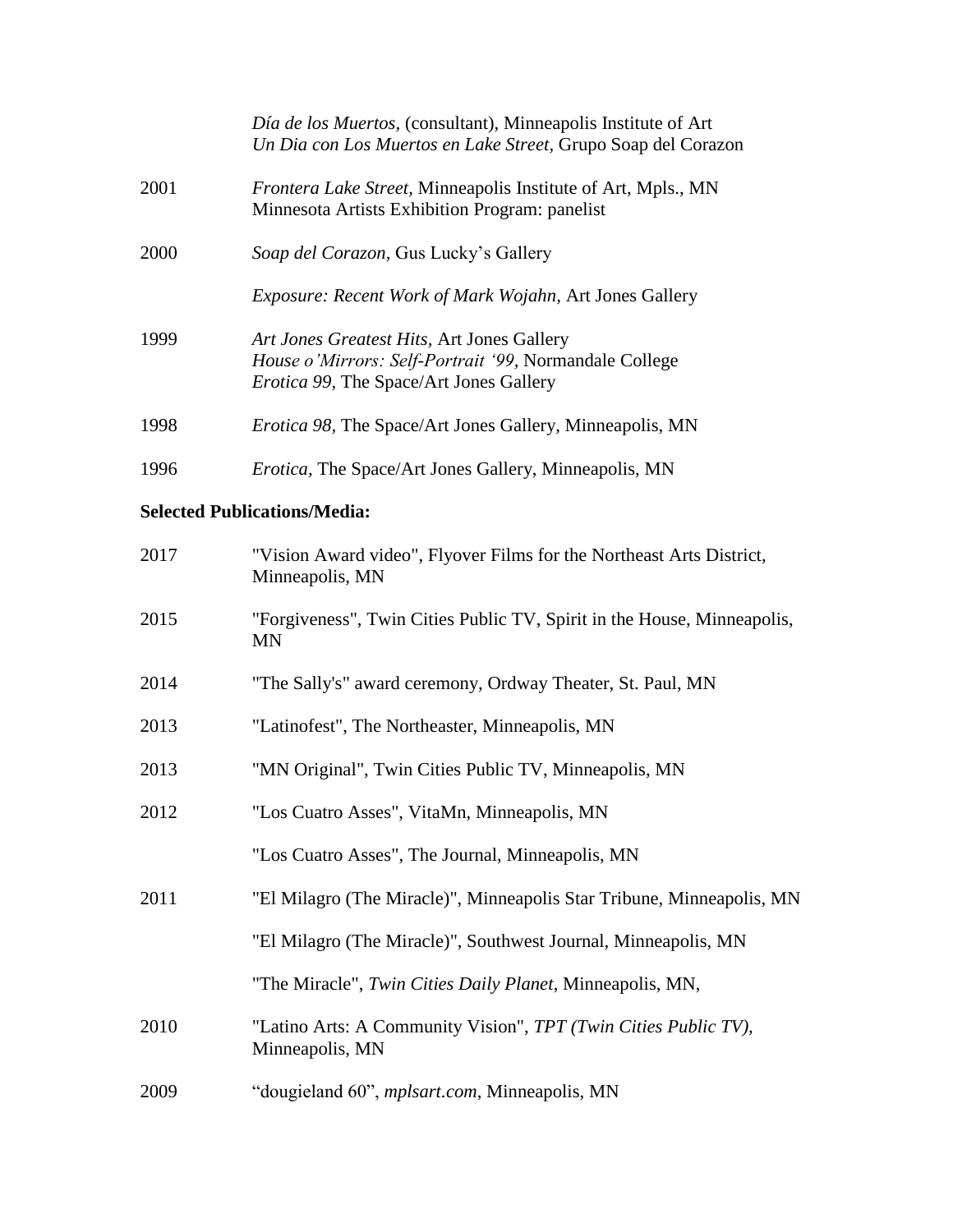|      | "dougieland 60", Secrets of the City, Minneapolis, MN                                                       |
|------|-------------------------------------------------------------------------------------------------------------|
|      | "dougieland 60", Northeaster, Minneapolis, MN                                                               |
|      | "dougieland 60", NEMAA, Minneapolis, MN                                                                     |
|      | "dougieland 60: Recent Work by Douglas Padilla", <i>mnartists.org</i> ,<br>Minneapolis, MN                  |
|      | "dougieland 60: Seven Dances", City Pages, Minneapolis, MN                                                  |
|      | "21st Century Self-taught Nor-Mex-esotan Pulp Magic Realism -- and<br>more!", Examiner.com, Minneapolis, MN |
|      | "Padilla and Thayer in New Dance Work", Minnpost, Minneapolis, MN                                           |
|      | "Item News", Minneapolis Star Tribune, Minneapolis, MN                                                      |
|      | "Dougieland 60" Interview with Deborah Jinza Thayer," Minneapolis,<br><b>MN</b>                             |
| 2008 | "Will State Artists be MIA at the MIA?", Minneapolis Star Tribune,<br>Minneapolis, MN                       |
|      | "CyndexCynde", Minneapolis Star Tribune, Minneapolis, MN                                                    |
|      | " Outsourcing", CBC, Winnepeg, Canada                                                                       |
|      | "Art-a-whirl Interviews", L'Etoile Magazine, Mpls, MN                                                       |
| 2007 | "Collections", <i>mnartists.org</i>                                                                         |
|      | "Spotlight," St. Paul Pioneer Press, St. Paul, MN                                                           |
|      | "The Week", The Rake, Minneapolis, MN                                                                       |
|      | "What's Hot", Minneapolis Star Tribune, Minneapolis, MN                                                     |
|      | "Art Matters," KFAI, Minneapolis, MN                                                                        |
|      | "Corazon Latino," KFAI, Minneapolis, MN                                                                     |
|      | "Sabados Alegres," KFAI, Minneapolis, MN                                                                    |
|      | La Prensa, Minneapolis, MN                                                                                  |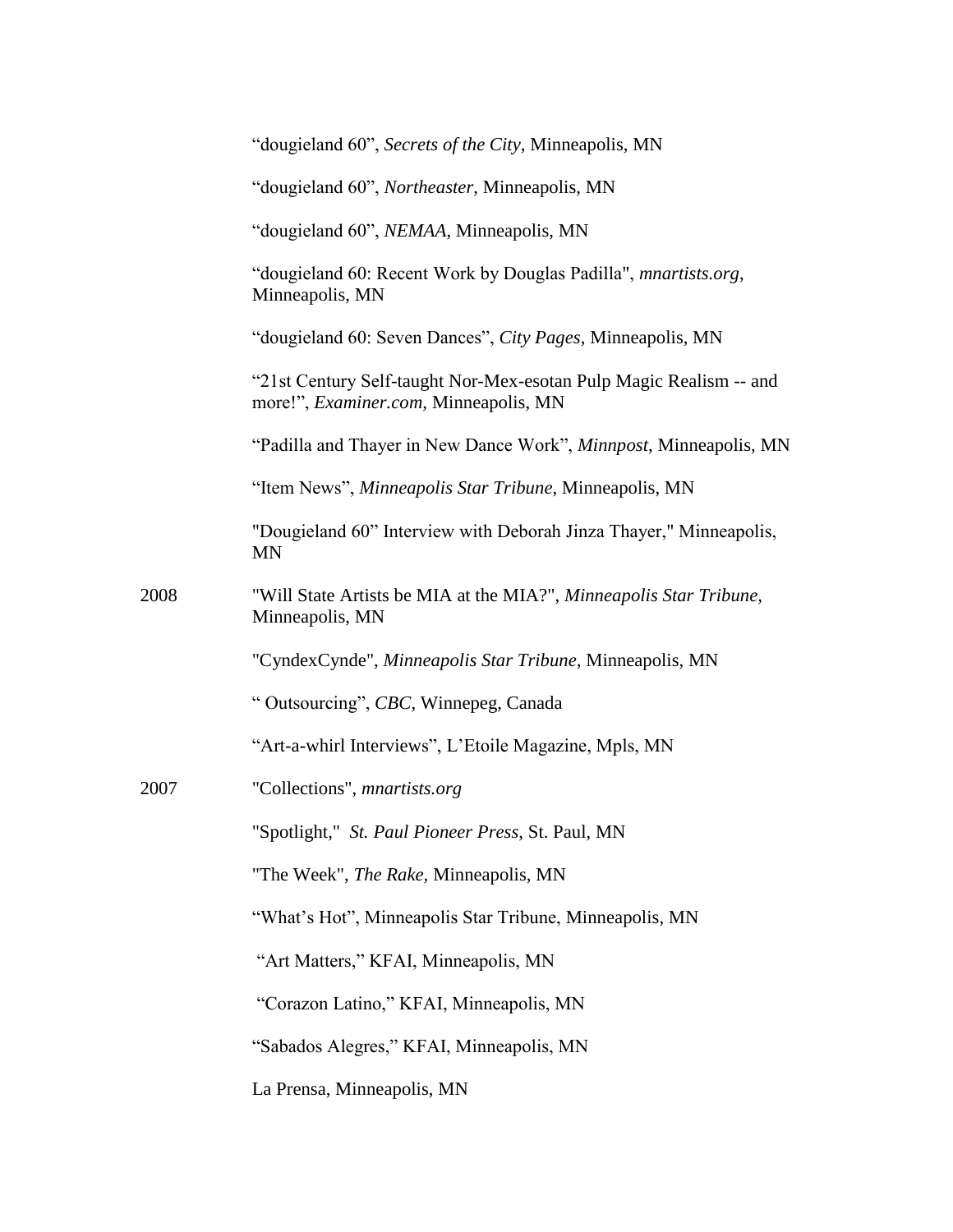|      | Interview with Northfield News, Northfield, MN                               |
|------|------------------------------------------------------------------------------|
| 2006 | "ArtOrg Paves New Ground," Northfield News, Northfield, MN                   |
|      | "Steamrolling the Dead", Minneapolis Star Tribune, Minneapolis,<br><b>MN</b> |
| 2007 | The Diminutive Digest, Minneapolis, MN                                       |
| 2005 | "Arts Year in Review", Minneapolis Star Tribune, Minneapolis, MN             |
|      | "Storycorps", Library of Congress, Washington, D.C.                          |
|      | "Art Globalized", Minnesota Public Radio, St. Paul, MN                       |
|      | "Walker Re-Opening, Minnesota Public Radio, St. Paul, MN                     |
|      | "Dougieland", Minneapolis Star Tribune, Minneapolis, MN                      |
|      | "Douglas Padilla", K107, Minneapolis, MN                                     |
|      | "Puerta de Angeles (Door of Angels)", KFAI, Minneapolis, MN                  |
| 2004 | "Chicano Now", St. Paul Pioneer Press, St. Paul, MN                          |
|      | "Chicano Visions", Minneapolis Star Tribune, Minneapolis, MN                 |
|      | "Cy Thao", Minnesota Public Radio, St. Paul, MN                              |
|      | "Alyn Silberstein", Minnesota Public Radio, St. Paul, MN                     |
|      | "Art of Democracy", Minnesota Public Radio, St. Paul, MN                     |
|      | "Art of Democracy", Minneapolis Star Tribune, Minneapolis, MN                |
| 2003 | "Interview with Ann Klefstad", mnartists.org                                 |
| 2002 | "Dia de los Muertos Frontera Lake Street", La Prensa, St. Paul, MN,          |
|      | "The A-List", City Pages, Minneapolis, MN                                    |
| 2001 | "Arts", Minneapolis Institute of Art, Minneapolis, MN                        |
|      | "Artist of the Year", City Pages, Minneapolis, MN                            |